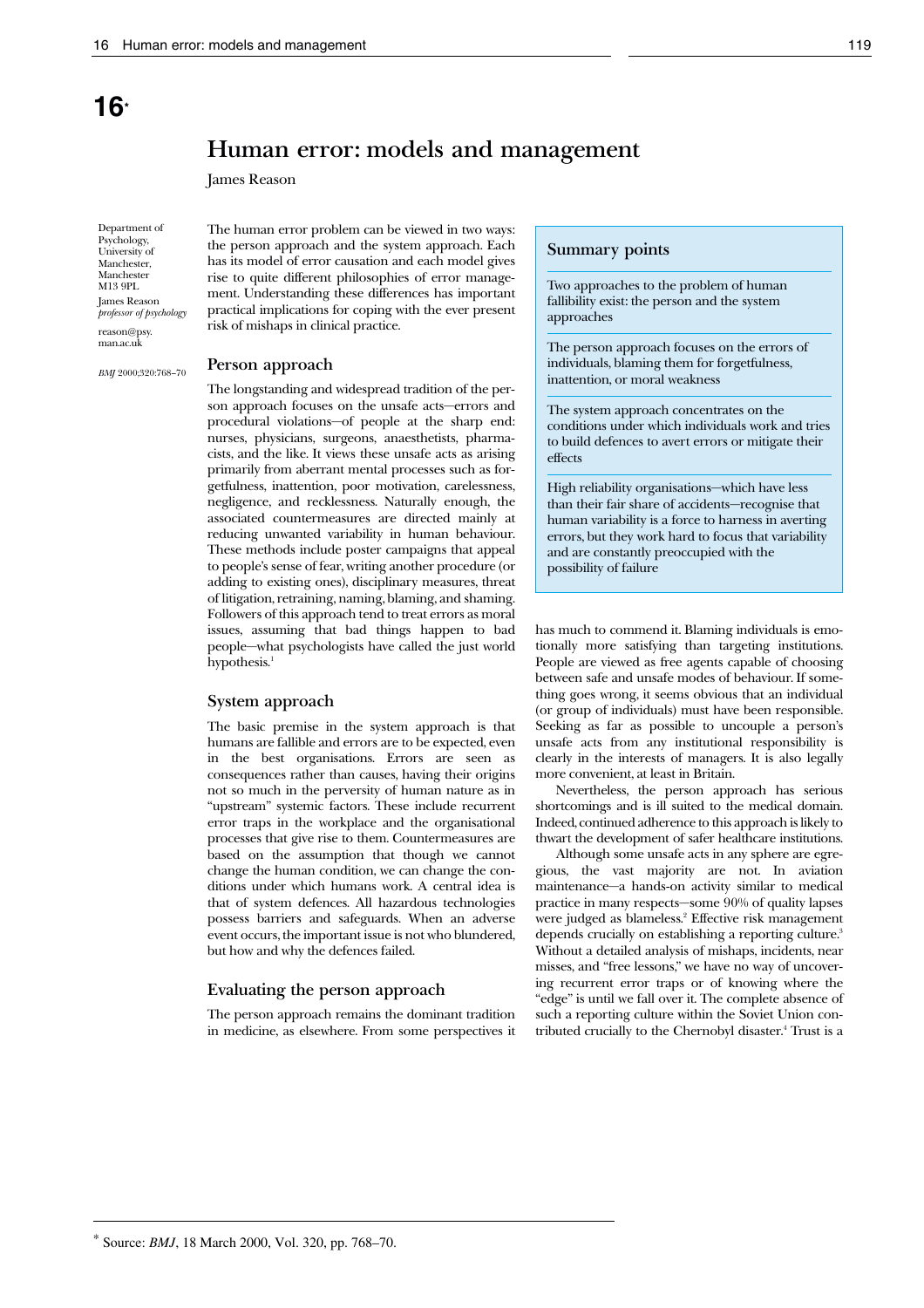

The Swiss cheese model of how defences, barriers, and safeguards may be penetrated by an accident trajectory

key element of a reporting culture and this, in turn, requires the existence of a just culture—one possessing a collective understanding of where the line should be drawn between blameless and blameworthy actions.<sup>5</sup> Engineering a just culture is an essential early step in creating a safe culture.

Another serious weakness of the person approach is that by focusing on the individual origins of error it isolates unsafe acts from their system context. As a result, two important features of human error tend to be overlooked. Firstly, it is often the best people who make the worst mistakes—error is not the monopoly of an unfortunate few. Secondly, far from being random, mishaps tend to fall into recurrent patterns. The same set of circumstances can provoke similar errors, regardless of the people involved. The pursuit of greater safety is seriously impeded by an approach that does not seek out and remove the error provoking properties within the system at large.

#### **The Swiss cheese model of system accidents**

Defences, barriers, and safeguards occupy a key position in the system approach. High technology systems have many defensive layers: some are engineered (alarms, physical barriers, automatic shutdowns, etc), others rely on people (surgeons, anaesthetists, pilots, control room operators, etc), and yet others depend on procedures and administrative controls. Their function is to protect potential victims and assets from local hazards. Mostly they do this very effectively, but there are always weaknesses.

In an ideal world each defensive layer would be intact. In reality, however, they are more like slices of Swiss cheese, having many holes—though unlike in the cheese, these holes are continually opening, shutting, and shifting their location. The presence of holes in any one "slice" does not normally cause a bad outcome. Usually, this can happen only when the holes in many layers momentarily line up to permit a trajectory of accident opportunity—bringing hazards into damaging contact with victims (figure).

The holes in the defences arise for two reasons: active failures and latent conditions. Nearly all adverse events involve a combination of these two sets of factors.

*Active failures* are the unsafe acts committed by people who are in direct contact with the patient or system. They take a variety of forms: slips, lapses, fumbles, mistakes, and procedural violations.<sup>6</sup> Active

failures have a direct and usually shortlived impact on the integrity of the defences. At Chernobyl, for example, the operators wrongly violated plant procedures and switched off successive safety systems, thus creating the immediate trigger for the catastrophic explosion in the core. Followers of the person approach often look no further for the causes of an adverse event once they have identified these proximal unsafe acts. But, as discussed below, virtually all such acts have a causal history that extends back in time and up through the levels of the system.

*Latent conditions* are the inevitable "resident pathogens" within the system. They arise from decisions made by designers, builders, procedure writers, and top level management. Such decisions may be mistaken, but they need not be. All such strategic decisions have the potential for introducing pathogens into the system. Latent conditions have two kinds of adverse effect: they can translate into error provoking conditions within the local workplace (for example, time pressure, understaffing, inadequate equipment, fatigue, and inexperience) and they can create longlasting holes or weaknesses in the defences (untrustworthy alarms and indicators, unworkable procedures, design and construction deficiencies, etc). Latent conditions—as the term suggests—may lie dormant within the system for many years before they combine with active failures and local triggers to create an accident opportunity. Unlike active failures, whose specific forms are often hard to foresee, latent conditions can be identified and remedied before an adverse event occurs. Understanding this leads to proactive rather than reactive risk management.

## *We cannot change the human condition, but we can change the conditions under which humans work*

To use another analogy: active failures are like mosquitoes. They can be swatted one by one, but they still keep coming. The best remedies are to create more effective defences and to drain the swamps in which they breed. The swamps, in this case, are the ever present latent conditions.

#### **Error management**

Over the past decade researchers into human factors have been increasingly concerned with developing the tools for managing unsafe acts. Error management has two components: limiting the incidence of dangerous errors and—since this will never be wholly effective creating systems that are better able to tolerate the occurrence of errors and contain their damaging effects. Whereas followers of the person approach direct most of their management resources at trying to make individuals less fallible or wayward, adherents of the system approach strive for a comprehensive management programme aimed at several different targets: the person, the team, the task, the workplace, and the institution as a whole.<sup>3</sup>

High reliability organisations—systems operating in hazardous conditions that have fewer than their fair share of adverse events—offer important models for what constitutes a resilient system. Such a system has